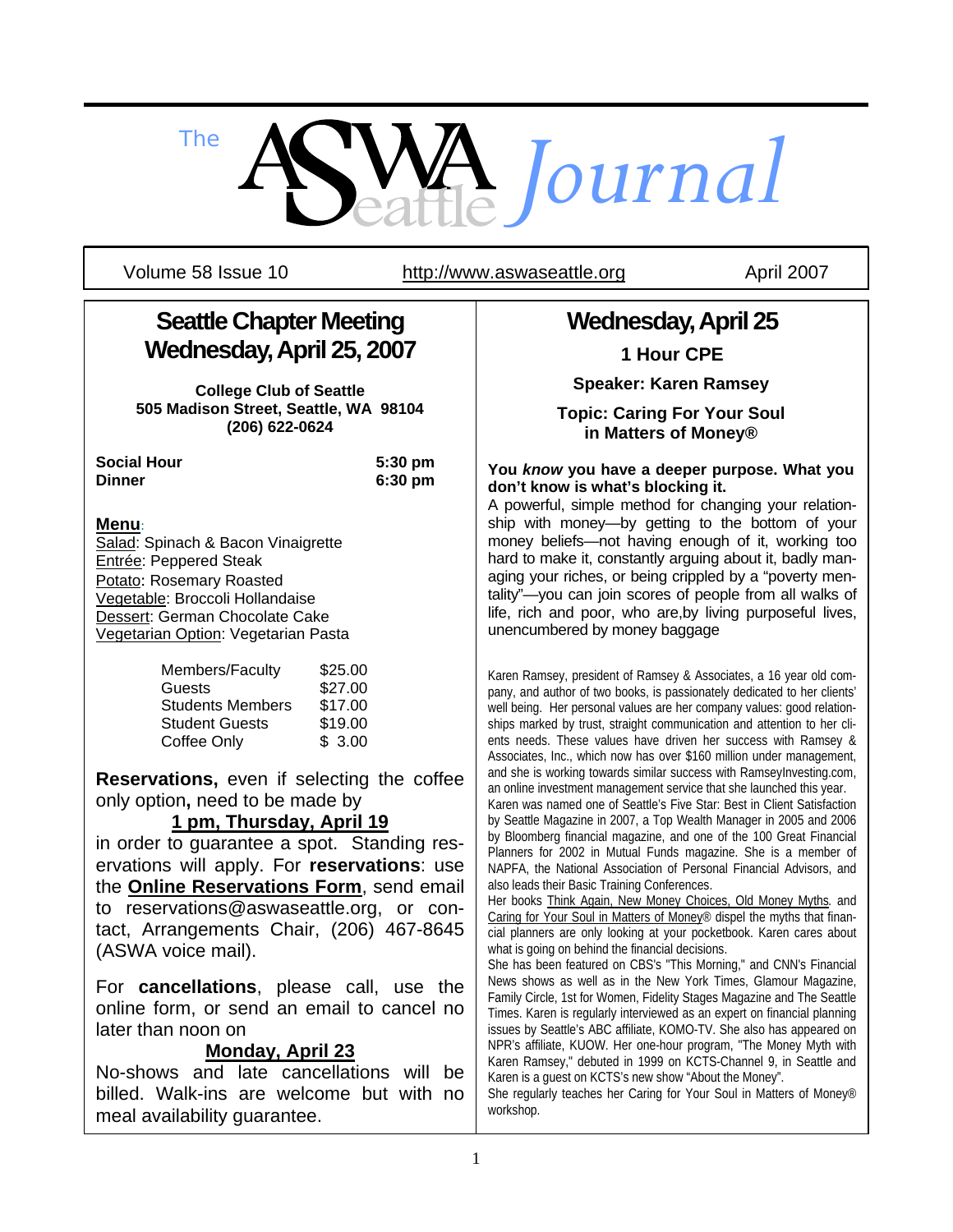

## President's Message April 2007

## **A dear friend sent this to me and I hope you will take it to heart, too***.*

### **There Is One Flaw in Women**

By the time the Lord made woman; He was into His sixth day of working overtime. An angel appeared and said, "Why are you spending so much time on this one?" And the Lord answered, "Have you seen my spec sheet on her? She has to be completely washable, but not plastic; have over 200 movable parts, all replaceable and able to run on Diet Coke and leftovers; have a lap that can hold four children at one time; have a kiss that can cure anything from a scraped knee to a broken heart; and she will do everything with only two hands." The angel was astounded at the requirements. "Only two hands? No way! And that's just on the standard model? That's too much work for one day. Wait until tomorrow to finish." "But I won't," the Lord protested. "I am so close to finishing this creation that is so close to my own heart. She already heals herself when she is sick and can work 18 hour days." The angel moved closer and touched the woman. "But you have made her so soft, Lord." "She is soft," the Lord agreed, "but I have also made her tough. You have no idea what she can endure or accomplish." "Will she be able to think?" asked the angel. The Lord replied. "Not only will she be able to think, she will be able to reason and negotiate." Then the angel, noticing something unusual, reached out and touched the woman's cheek. "Oops, it looks like you have a leak in this model. I told you that you were trying to put too much into this one." "That's not a leak," the Lord corrected, "that's a tear!" "What's the tear for?" the angel asked. The Lord said, "The tear is her way of expressing her joy, her sorrow, her pain, her disappointment, her love, her loneliness, her grief, and her pride." The angel was impressed. "You are a genius, Lord! You thought of everything! Woman is truly amazing."

And she is! Women have compassion and strength that amaze men. They fight for their ideals and stand up to injustice. They bear hardships and they carry burdens. They smile when they want to scream and sing when they want to cry. They cry when they are happy and laugh when they are nervous. They go without so that their children can have. They go to the doctor with a frightened friend. They love unconditionally and give moral support to family and friends. They are happy when they hear about a birth or a wedding. Their hearts break when a family member or friend dies. They know that a hug and a kiss can heal a broken heart. They'll drive, fly, walk, run, or e-mail you to show how much they care about you. Despite any circumstance, they are strong when they think there is no strength left. The heart of a woman is what makes the world keep turning, bringing joy, hope, and love in all that is seen and unseen.

*HOWEVER, IF THERE IS ONE FLAW IN WOMEN, IT IS THAT THEY FORGET THEIR WORTH.*

Never forget your worth. It is a treasure beyond measure meant to graciously enrich your life and the lives of everyone around you.

Jana Helmuth president@aswaseattle.org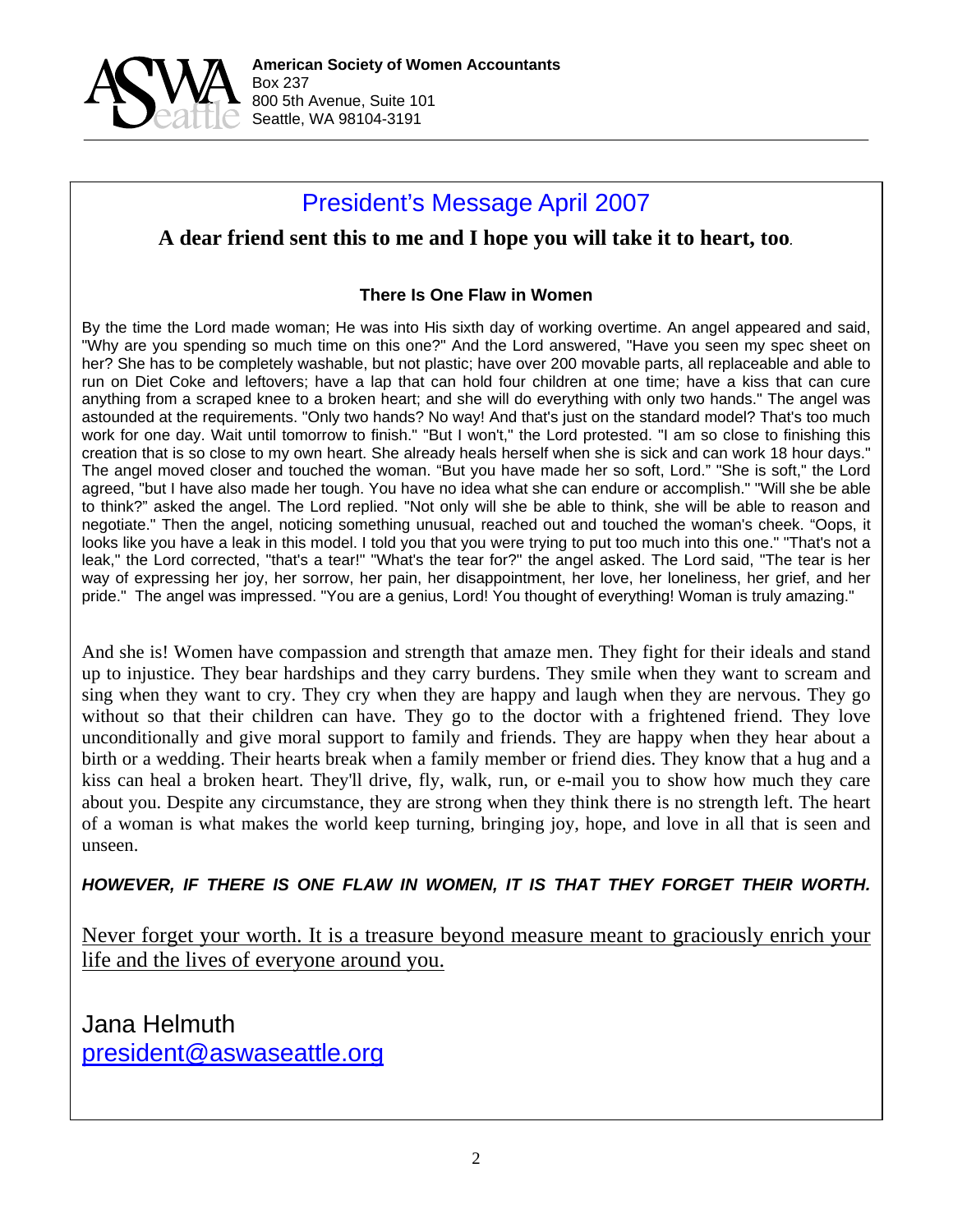

## **\* \* \* \* \* \* \* \* \* \* \* \* \* \* \* \* \* \* \* \* \* \* \* \***

### **Announcements**

**\* \* \* \* \* \* \* \* \* \* \* \* \* \* \* \* \* \* \* \* \* \* \* \***

**Spring Cleaning**  Spring has sprung and ASWA Seattle Chapter has a fun Spring Cleaning event planned but we need your help!

**\* \* \* \* \* \* \* \* \* \* \* \* \* \* \* \* \* \* \* \* \* \* \* \* \* \* \* \* \* \* \* \* \* \* \* \* \* \* \* \* \* \* \* \* \* \* \* \*** 

Please save this date! Saturday May 19th 9am - 12noon Olympic View Community Church (Northgate). Join fellow ASWA Seattle members, committee members and board members in a Records Clean Up and Organization Session! We will be armed with our records retention policy and will work together to sort through the boxes, drink coffee, munch on fruit and donuts, catch up with each other, celebrate tax season being over all while helping ASWA get organized and compliant with our records policy! Stay tuned, more info to follow ...

**\* \* \* \* \* \* \* \* \* \* \* \* \* \* \* \* \* \* \* \* \* \* \* \* \* \* \* \* \* \* \* \* \* \* \* \* \* \* \* \* \* \* \* \* \* \* \***

# **Seattle Chapter's 65th Anniversary Celebration - May 23**

Please contact Jana Helmuth **president@aswaseattle.org** or 206-281-8116 to help plan this exciting dinner and to contact as many guests and members as humanly possible. There will be a cake from Queen Mary and a champagne toast. Mark your calendars! **\* \* \* \* \* \* \* \* \* \* \* \* \* \* \* \* \* \* \* \* \* \* \* \* \* \* \* \* \* \* \* \* \* \* \* \* \* \* \* \* \* \* \* \* \* \* \***

### **Joint National Conference - October 25 - 27**

What do you know? The JNC is just 7 months away! Here's some of what WE know so far: The JNC will be held at the **Coronado Springs Resort** at Walt Disney World in Orlando, Florida; your steering committee is finalizing some great programs in all CPE tracks, including a potential session providing a "behind the scenes" look at "Accounting Behind the Magic" at Disney; and we are also working on some exciting keynote speakers! You can also be sure that beyond the CPE, you'll enjoy the camaraderie associated with the conference, in addition to the fun things that the "Magic Kingdom" has to offer you and your family. What a great place to see old friends and make new ones. Along with Mickey, Minnie and Donald ... and your fellow ASWA members, there will be plenty of "characters" to go around. Please feel free to contact me with any questions or suggestions you might have. - Monika Miles, ASWA Director and JNC Chair **monika@labhartmiles.com.** For more details check our website: **www.awscpa.org/2007conference/meeting\_details.htm**.

**\* \* \* \* \* \* \* \* \* \* \* \* \* \* \* \* \* \* \* \* \* \* \* \* \* \* \* \* \* \* \* \* \* \* \* \* \* \* \* \* \* \* \* \* \* \* \*** 

### **The 2007 Forum for Women in Accounting**

Presented by The Advisory Board and Crosley+Company, with Special Discounted Rates for ASWA Members. This event is for the up-and-coming female professionals in your firm and those responsible for building firm programs. ASWA members will receive a special discount of \$100 off of the registration fee. All you need to do is enter "ASWA Member" in the promotional code box on the registration form. Click on 2007 Forum for Women in Accounting. **www.women-in-accounting.com**

**\* \* \* \* \* \* \* \* \* \* \* \* \* \* \* \* \* \* \* \* \* \* \* \* \* \* \* \* \* \* \* \* \* \* \* \* \* \* \* \* \* \* \* \* \* \*** 

#### **Association of Latino Professionals in Finance and Accounting**

Seattle Chapter Second Annual Gala: *Latinos: A New Era in Leadership.* April 21, 2007. 6:30 pm to 12:00 am. Renaissance Seattle Hotel. 515 Madison Street. ALPFA Member \$65, Non-Member \$85, Student \$40. Contact: **events@seattle.alpfa.org.** 

**\* \* \* \* \* \* \* \* \* \* \* \* \* \* \* \* \* \* \* \* \* \* \* \* \* \* \* \* \* \* \* \* \* \* \* \* \* \* \* \* \* \* \* \* \* \* Guest Night! May 23, 2007** 

**Achieve Life Balance**. Listen to one woman, Tama Borriello, share her journey on striking a balance in her own life. We will have a drawing for two \$100 Nordstrom gift certificates.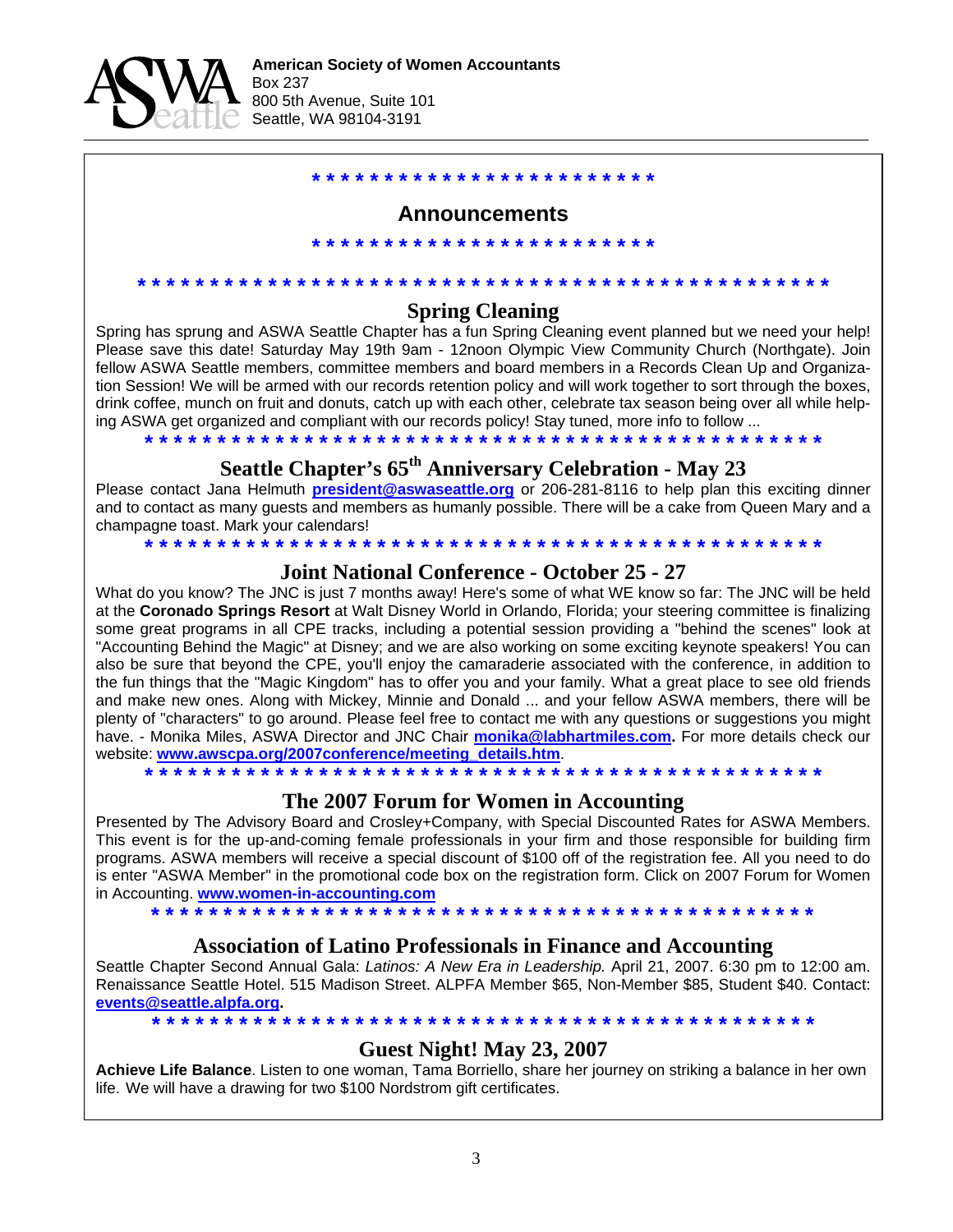

## **How to Effectively Plan for Staff Vacations**

by Ilga Paskovskis (**ilga.paskovskis@rhi.com**)

As the weather gets nicer and temperatures rise, so do the vacation requests that land on your desk. But when several deserving members of your staff want the same days off this spring and summer, it can be difficult to determine how to grant the requests without jeopardizing your department's productivity. For accounting and finance organizations, the challenge is compounded by key deadlines related to end-of-quarter financial reports. As a manager, this places added pressure on you to ensure you have enough people to handle the workload during the months when the second and third quarters end.

Following are scheduling suggestions to help you prepare for vacation season:

Develop a plan. Create a system for granting vacation requests, whether it's on a first-come-first-served basis, seniority or otherwise. Also, clearly communicate the dates when you'd like all hands on deck. In addition, if you haven't done so already, explain how much notice you'll require. Remember that the earlier you know which employees want to be out at what times, the sooner you can start crafting a game plan to maintain appropriate staff levels.

Delegate early. Determine which employees are best prepared to take over crucial responsibilities when your senior finance and accounting professionals are absent. Not only will this maintain workflow, it provides an opportunity to evaluate less-tenured workers as they take on new tasks and assignments. Their performance while pinch-hitting also can help you identify excellent up-and-coming candidates for higher-level positions that open up at your firm.

Consider interim support. Engaging temporary accounting and finance staff is another smart strategy for keeping critical projects on track. This approach is particularly helpful when your team is operating at maximum capacity and there are few options for reassigning portions of the workload.

Consider in advance what is needed for initiatives to progress when major players are on vacation and make arrangements for backup support from skilled project professionals. Doing so will keep productivity and morale high by taking some of the burden off your core staffers who remain in the office.

Finally, when it comes time to take your own vacation, trust your team. If you've made good hires, you have a staff of employees capable of making smart decisions and managing whatever issues may arise while you're relaxing and recharging.

Accountemps is the world's first and largest temporary staffing service specializing in the placement of accounting, finance and bookkeeping professionals. The company has more than 350 offices throughout North America, Europe, Australia and New Zealand, and offers online job search services at **www.accountemps.com.**

## **What's So Different About Not-for-Profits?**

For Accountants and other Financial Professionals Serving on Boards

May 5, 2007, 9:00am - 1:00pm; Trainers: Sharron O'Donnell, Mary Dickenson, Beth McCaw; Location: Mercer View Community Center, Mercer Island; Cost: \$40 per person or \$70 for ED & Board Member Pair or 2 Board Members. This four-hour session will look at accounting and presentation issues unique to not-for-profits, the fiduciary responsibilities of board members and the compliance requirements of not-for-profits. Please note: the session will be geared toward individuals with an accounting/finance background who are serving on boards and interested in the specific industry standards of not-for-profits. This session assumes knowledge of budgets and accounting, it is not a finance basics-level session. For the CPA's - this session will qualify for Continuing Professional Education credits. Details and registration: **www.uwkc.org/nonprofit/training/calendar.asp**. Questions? **workshops@uwkc.org.**

### **Northwest Regional Conference** - **June 1-2, 2007**

The **Spokane Chapter** of the American Society of Women Accountants (ASWA) is hosting the Northwest Regional Conference June 1-2, 2007. This Northwest Regional Conference will be one of only two held nationally this year by ASWA. We have been privileged to enlist the expertise of Dr. Kay Carnes, CPA, Gonzaga University for our Ethics CPE event. Ala Carte options are available for selected sessions. We have confirmation that the **National Board of the American Society of Women Accountants** and the **National Board & Trustees for The Foundation (of ASWA**) will be in attendance at the Northwest Regional Conference. This Regional Conference opportunity will showcase the results of our efforts to promote accounting and education in Spokane.